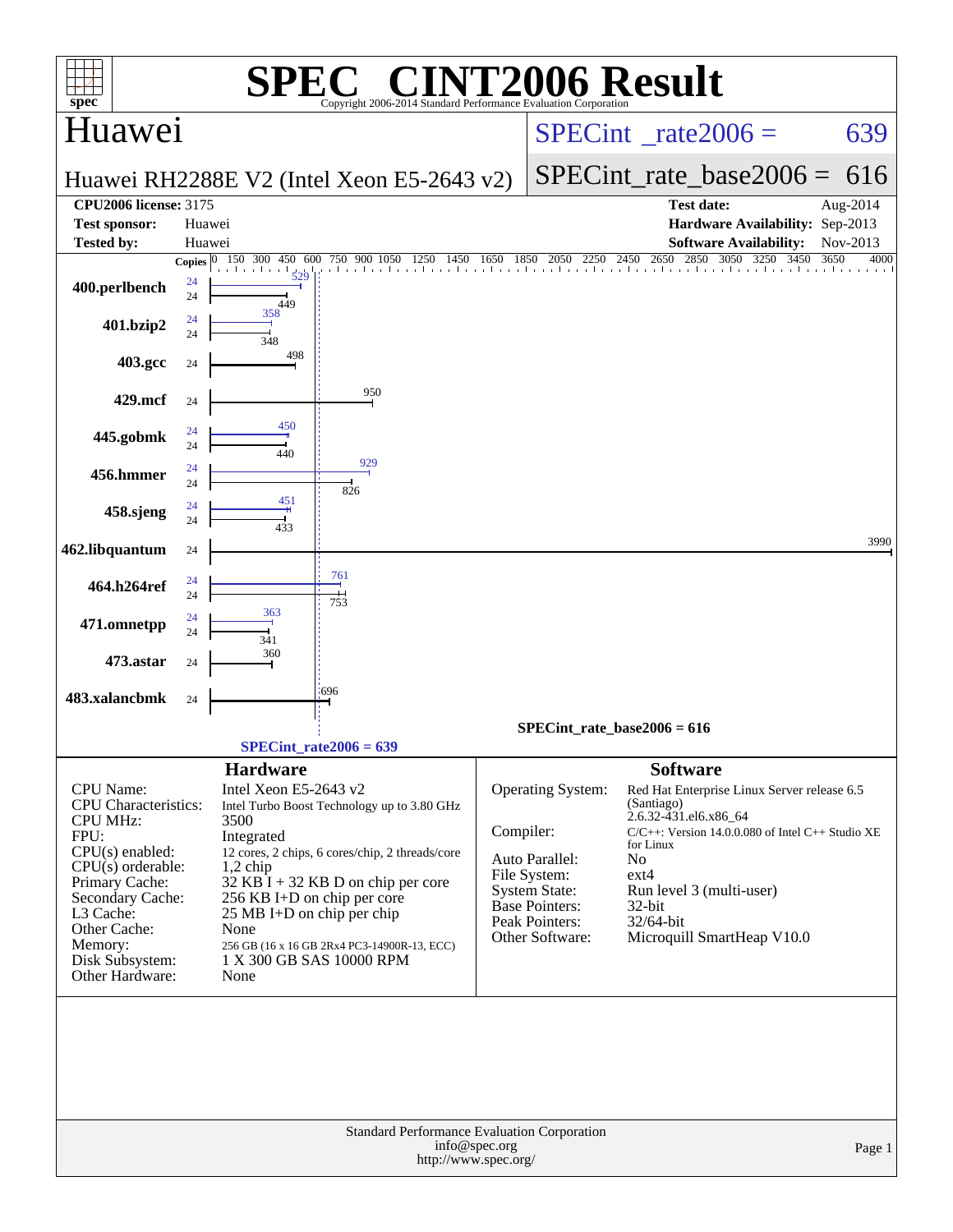

#### Huawei

#### SPECint rate $2006 = 639$

#### Huawei RH2288E V2 (Intel Xeon E5-2643 v2)

[SPECint\\_rate\\_base2006 =](http://www.spec.org/auto/cpu2006/Docs/result-fields.html#SPECintratebase2006)  $616$ 

#### **[CPU2006 license:](http://www.spec.org/auto/cpu2006/Docs/result-fields.html#CPU2006license)** 3175 **[Test date:](http://www.spec.org/auto/cpu2006/Docs/result-fields.html#Testdate)** Aug-2014

**[Test sponsor:](http://www.spec.org/auto/cpu2006/Docs/result-fields.html#Testsponsor)** Huawei **[Hardware Availability:](http://www.spec.org/auto/cpu2006/Docs/result-fields.html#HardwareAvailability)** Sep-2013 **[Tested by:](http://www.spec.org/auto/cpu2006/Docs/result-fields.html#Testedby)** Huawei **[Software Availability:](http://www.spec.org/auto/cpu2006/Docs/result-fields.html#SoftwareAvailability)** Nov-2013

#### **[Results Table](http://www.spec.org/auto/cpu2006/Docs/result-fields.html#ResultsTable)**

|                                                                                                          | <b>Base</b>   |                |            |                |       |                |                  | <b>Peak</b>   |                |              |                |              |                |              |
|----------------------------------------------------------------------------------------------------------|---------------|----------------|------------|----------------|-------|----------------|------------------|---------------|----------------|--------------|----------------|--------------|----------------|--------------|
| <b>Benchmark</b>                                                                                         | <b>Copies</b> | <b>Seconds</b> | Ratio      | <b>Seconds</b> | Ratio | <b>Seconds</b> | Ratio            | <b>Copies</b> | <b>Seconds</b> | <b>Ratio</b> | <b>Seconds</b> | <b>Ratio</b> | <b>Seconds</b> | <b>Ratio</b> |
| 400.perlbench                                                                                            | 24            | 526            | 446        | 523            | 449   | 522            | 449              | 24            | 444            | 528          | 443            | 530          | 443            | 529          |
| 401.bzip2                                                                                                | 24            | 664            | 349        | 665            | 348   | 666            | 348              | 24            | 647            | 358          | 648            | 357          | 646            | 358          |
| $403.\mathrm{gcc}$                                                                                       | 24            | 388            | 498        | 388            | 498   | 390            | 496 <sub>l</sub> | 24            | 388            | 498          | 388            | 498          | 390            | 496          |
| $429$ .mcf                                                                                               | 24            | 230            | <b>950</b> | 230            | 951   | 230            | 950              | 24            | 230            | 950          | 230            | 951          | 230            | 950          |
| $445$ .gobmk                                                                                             | 24            | 572            | 440        | 573            | 439   | 566            | 445I             | 24            | 552            | 456          | 560            | 450          | 560            | 449          |
| 456.hmmer                                                                                                | 24            | 271            | 827        | 271            | 825   | 271            | 826              | 24            | <u>241</u>     | 929          | 241            | 929          | 241            | 930          |
| $458$ .sjeng                                                                                             | 24            | 670            | 433        | 659            | 441   | 671            | 433              | 24            | 643            | 451          | 622            | 467          | 645            | 450          |
| 462.libquantum                                                                                           | 24            | 125            | 3990       | 125            | 3990  | 125            | 3990             | 24            | 125            | 3990         | 125            | 3990         | 125            | 3990         |
| 464.h264ref                                                                                              | 24            | 673            | 789        | 706            | 752   | 706            | 753              | 24            | 698            | 761          | 696            | 763          | 698            | 761          |
| 471.omnetpp                                                                                              | 24            | 439            | 342        | 440            | 341   | 441            | 340              | 24            | 414            | 363          | 415            | 362          | 413            | 363          |
| $473$ . astar                                                                                            | 24            | 470            | 359        | 468            | 360   | 464            | 363              | 24            | 470            | 359          | 468            | 360          | 464            | 363          |
| 483.xalancbmk                                                                                            | 24            | 237            | 698        | 239            | 693   | 238            | <b>696</b>       | 24            | 237            | 698          | 239            | 693          | 238            | 696          |
| Results appear in the order in which they were run. Bold underlined text indicates a median measurement. |               |                |            |                |       |                |                  |               |                |              |                |              |                |              |

#### **[Submit Notes](http://www.spec.org/auto/cpu2006/Docs/result-fields.html#SubmitNotes)**

 The numactl mechanism was used to bind copies to processors. The config file option 'submit' was used to generate numactl commands to bind each copy to a specific processor. For details, please see the config file.

#### **[Operating System Notes](http://www.spec.org/auto/cpu2006/Docs/result-fields.html#OperatingSystemNotes)**

Stack size set to unlimited using "ulimit -s unlimited"

#### **[Platform Notes](http://www.spec.org/auto/cpu2006/Docs/result-fields.html#PlatformNotes)**

Standard Performance Evaluation Corporation Sysinfo program /spec14/config/sysinfo.rev6818 \$Rev: 6818 \$ \$Date:: 2012-07-17 #\$ e86d102572650a6e4d596a3cee98f191 running on RHEL Mon Aug 4 18:44:10 2014 This section contains SUT (System Under Test) info as seen by some common utilities. To remove or add to this section, see: <http://www.spec.org/cpu2006/Docs/config.html#sysinfo> From /proc/cpuinfo model name : Intel(R) Xeon(R) CPU E5-2643 v2 @ 3.50GHz 2 "physical id"s (chips) 24 "processors" cores, siblings (Caution: counting these is hw and system dependent. The following excerpts from /proc/cpuinfo might not be reliable. Use with caution.) cpu cores : 6 siblings : 12 Continued on next page

[info@spec.org](mailto:info@spec.org) <http://www.spec.org/>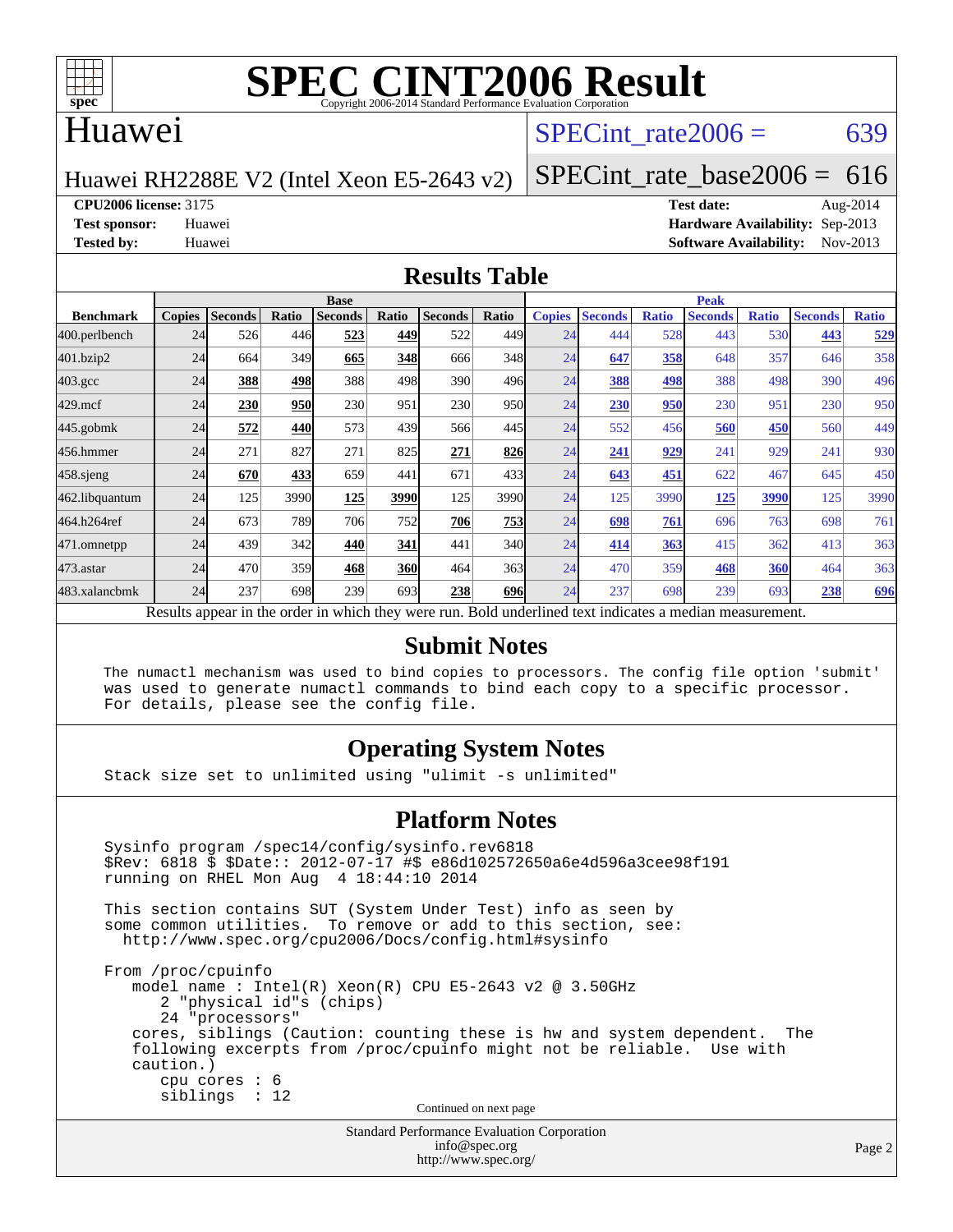

#### **[SPEC CINT2006 Result](http://www.spec.org/auto/cpu2006/Docs/result-fields.html#SPECCINT2006Result)** Copyright 2006-2014 Standard Performance Evaluation C

### Huawei

SPECint rate $2006 = 639$ 

[SPECint\\_rate\\_base2006 =](http://www.spec.org/auto/cpu2006/Docs/result-fields.html#SPECintratebase2006)  $616$ 

Huawei RH2288E V2 (Intel Xeon E5-2643 v2)

**[Tested by:](http://www.spec.org/auto/cpu2006/Docs/result-fields.html#Testedby)** Huawei **[Software Availability:](http://www.spec.org/auto/cpu2006/Docs/result-fields.html#SoftwareAvailability)** Nov-2013

**[CPU2006 license:](http://www.spec.org/auto/cpu2006/Docs/result-fields.html#CPU2006license)** 3175 **[Test date:](http://www.spec.org/auto/cpu2006/Docs/result-fields.html#Testdate)** Aug-2014 **[Test sponsor:](http://www.spec.org/auto/cpu2006/Docs/result-fields.html#Testsponsor)** Huawei **[Hardware Availability:](http://www.spec.org/auto/cpu2006/Docs/result-fields.html#HardwareAvailability)** Sep-2013

#### **[Platform Notes \(Continued\)](http://www.spec.org/auto/cpu2006/Docs/result-fields.html#PlatformNotes)**

 physical 0: cores 2 3 4 8 9 10 physical 1: cores 2 3 4 8 9 10 cache size : 25600 KB From /proc/meminfo<br>MemTotal: 264478184 kB HugePages\_Total: 0<br>Hugepagesize: 2048 kB Hugepagesize: /usr/bin/lsb\_release -d Red Hat Enterprise Linux Server release 6.5 (Santiago) From /etc/\*release\* /etc/\*version\* redhat-release: Red Hat Enterprise Linux Server release 6.5 (Santiago) system-release: Red Hat Enterprise Linux Server release 6.5 (Santiago) system-release-cpe: cpe:/o:redhat:enterprise\_linux:6server:ga:server uname -a: Linux RHEL 2.6.32-431.el6.x86\_64 #1 SMP Sun Nov 10 22:19:54 EST 2013 x86\_64 x86\_64 x86\_64 GNU/Linux run-level 3 Aug 4 17:29 SPEC is set to: /spec14 Filesystem Type Size Used Avail Use% Mounted on<br>
/dev/sda2 ext4 265G 20G 232G 8% / /dev/sda2 ext4 265G 20G 232G 8% / Additional information from dmidecode: BIOS Insyde Corp. RMIBV629 05/12/2014 Memory: 2x Hynix HMT42GR7AFR4C-RD 16 GB 1866 MHz 2 rank 8x NO DIMM NO DIMM 8x Samsung M393B2G70DB0-CMA 16 GB 1866 MHz 2 rank 6x Samsung M393B2G70QH0-CMA 16 GB 1866 MHz 2 rank

(End of data from sysinfo program)

#### **[General Notes](http://www.spec.org/auto/cpu2006/Docs/result-fields.html#GeneralNotes)**

Environment variables set by runspec before the start of the run: LD LIBRARY PATH = "/spec14/libs/32:/spec14/libs/64:/spec14/sh" Binaries compiled on a system with 1x Core i7-860 CPU + 8GB memory using RedHat EL 6.4 Transparent Huge Pages enabled with: echo always > /sys/kernel/mm/redhat\_transparent\_hugepage/enabled Filesystem page cache cleared with: echo 1> /proc/sys/vm/drop\_caches runspec command invoked through numactl i.e.: numactl --interleave=all runspec <etc>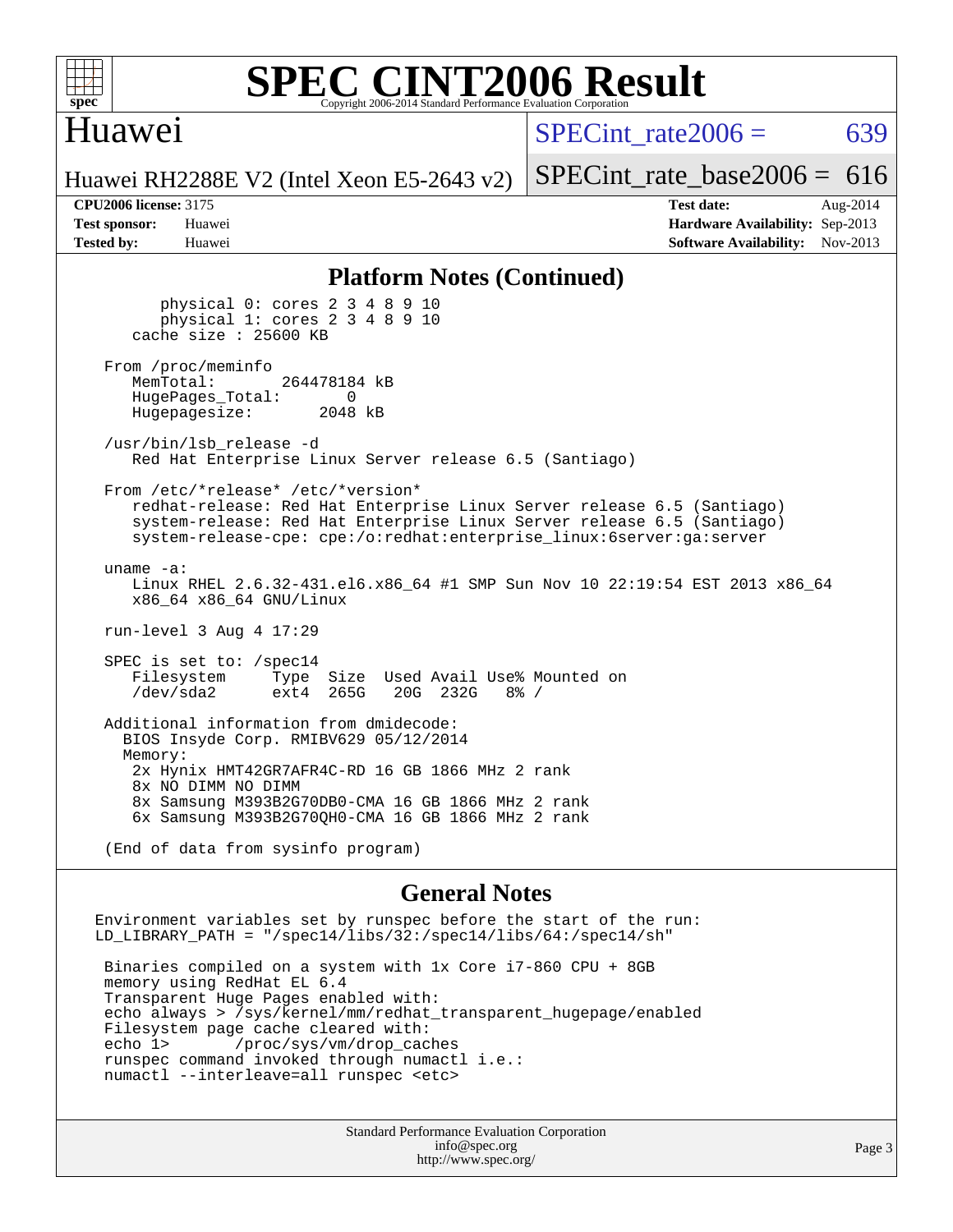

### Huawei

SPECint rate $2006 = 639$ 

Huawei RH2288E V2 (Intel Xeon E5-2643 v2)

[SPECint\\_rate\\_base2006 =](http://www.spec.org/auto/cpu2006/Docs/result-fields.html#SPECintratebase2006)  $616$ **[CPU2006 license:](http://www.spec.org/auto/cpu2006/Docs/result-fields.html#CPU2006license)** 3175 **[Test date:](http://www.spec.org/auto/cpu2006/Docs/result-fields.html#Testdate)** Aug-2014

**[Test sponsor:](http://www.spec.org/auto/cpu2006/Docs/result-fields.html#Testsponsor)** Huawei **[Hardware Availability:](http://www.spec.org/auto/cpu2006/Docs/result-fields.html#HardwareAvailability)** Sep-2013 **[Tested by:](http://www.spec.org/auto/cpu2006/Docs/result-fields.html#Testedby)** Huawei **[Software Availability:](http://www.spec.org/auto/cpu2006/Docs/result-fields.html#SoftwareAvailability)** Nov-2013

# **[Base Compiler Invocation](http://www.spec.org/auto/cpu2006/Docs/result-fields.html#BaseCompilerInvocation)**

[C benchmarks](http://www.spec.org/auto/cpu2006/Docs/result-fields.html#Cbenchmarks):  $\text{icc}$   $-\text{m32}$ 

[C++ benchmarks:](http://www.spec.org/auto/cpu2006/Docs/result-fields.html#CXXbenchmarks) [icpc -m32](http://www.spec.org/cpu2006/results/res2014q3/cpu2006-20140820-30962.flags.html#user_CXXbase_intel_icpc_4e5a5ef1a53fd332b3c49e69c3330699)

**[Base Portability Flags](http://www.spec.org/auto/cpu2006/Docs/result-fields.html#BasePortabilityFlags)**

 400.perlbench: [-DSPEC\\_CPU\\_LINUX\\_IA32](http://www.spec.org/cpu2006/results/res2014q3/cpu2006-20140820-30962.flags.html#b400.perlbench_baseCPORTABILITY_DSPEC_CPU_LINUX_IA32) 462.libquantum: [-DSPEC\\_CPU\\_LINUX](http://www.spec.org/cpu2006/results/res2014q3/cpu2006-20140820-30962.flags.html#b462.libquantum_baseCPORTABILITY_DSPEC_CPU_LINUX) 483.xalancbmk: [-DSPEC\\_CPU\\_LINUX](http://www.spec.org/cpu2006/results/res2014q3/cpu2006-20140820-30962.flags.html#b483.xalancbmk_baseCXXPORTABILITY_DSPEC_CPU_LINUX)

# **[Base Optimization Flags](http://www.spec.org/auto/cpu2006/Docs/result-fields.html#BaseOptimizationFlags)**

[C benchmarks](http://www.spec.org/auto/cpu2006/Docs/result-fields.html#Cbenchmarks):

[-xSSE4.2](http://www.spec.org/cpu2006/results/res2014q3/cpu2006-20140820-30962.flags.html#user_CCbase_f-xSSE42_f91528193cf0b216347adb8b939d4107) [-ipo](http://www.spec.org/cpu2006/results/res2014q3/cpu2006-20140820-30962.flags.html#user_CCbase_f-ipo) [-O3](http://www.spec.org/cpu2006/results/res2014q3/cpu2006-20140820-30962.flags.html#user_CCbase_f-O3) [-no-prec-div](http://www.spec.org/cpu2006/results/res2014q3/cpu2006-20140820-30962.flags.html#user_CCbase_f-no-prec-div) [-opt-prefetch](http://www.spec.org/cpu2006/results/res2014q3/cpu2006-20140820-30962.flags.html#user_CCbase_f-opt-prefetch) [-opt-mem-layout-trans=3](http://www.spec.org/cpu2006/results/res2014q3/cpu2006-20140820-30962.flags.html#user_CCbase_f-opt-mem-layout-trans_a7b82ad4bd7abf52556d4961a2ae94d5)

[C++ benchmarks:](http://www.spec.org/auto/cpu2006/Docs/result-fields.html#CXXbenchmarks)

[-xSSE4.2](http://www.spec.org/cpu2006/results/res2014q3/cpu2006-20140820-30962.flags.html#user_CXXbase_f-xSSE42_f91528193cf0b216347adb8b939d4107) [-ipo](http://www.spec.org/cpu2006/results/res2014q3/cpu2006-20140820-30962.flags.html#user_CXXbase_f-ipo) [-O3](http://www.spec.org/cpu2006/results/res2014q3/cpu2006-20140820-30962.flags.html#user_CXXbase_f-O3) [-no-prec-div](http://www.spec.org/cpu2006/results/res2014q3/cpu2006-20140820-30962.flags.html#user_CXXbase_f-no-prec-div) [-opt-prefetch](http://www.spec.org/cpu2006/results/res2014q3/cpu2006-20140820-30962.flags.html#user_CXXbase_f-opt-prefetch) [-opt-mem-layout-trans=3](http://www.spec.org/cpu2006/results/res2014q3/cpu2006-20140820-30962.flags.html#user_CXXbase_f-opt-mem-layout-trans_a7b82ad4bd7abf52556d4961a2ae94d5) [-Wl,-z,muldefs](http://www.spec.org/cpu2006/results/res2014q3/cpu2006-20140820-30962.flags.html#user_CXXbase_link_force_multiple1_74079c344b956b9658436fd1b6dd3a8a) [-L/sh -lsmartheap](http://www.spec.org/cpu2006/results/res2014q3/cpu2006-20140820-30962.flags.html#user_CXXbase_SmartHeap_32f6c82aa1ed9c52345d30cf6e4a0499)

#### **[Base Other Flags](http://www.spec.org/auto/cpu2006/Docs/result-fields.html#BaseOtherFlags)**

[C benchmarks](http://www.spec.org/auto/cpu2006/Docs/result-fields.html#Cbenchmarks):

403.gcc: [-Dalloca=\\_alloca](http://www.spec.org/cpu2006/results/res2014q3/cpu2006-20140820-30962.flags.html#b403.gcc_baseEXTRA_CFLAGS_Dalloca_be3056838c12de2578596ca5467af7f3)

# **[Peak Compiler Invocation](http://www.spec.org/auto/cpu2006/Docs/result-fields.html#PeakCompilerInvocation)**

[C benchmarks \(except as noted below\)](http://www.spec.org/auto/cpu2006/Docs/result-fields.html#Cbenchmarksexceptasnotedbelow): [icc -m32](http://www.spec.org/cpu2006/results/res2014q3/cpu2006-20140820-30962.flags.html#user_CCpeak_intel_icc_5ff4a39e364c98233615fdd38438c6f2) 400.perlbench: [icc -m64](http://www.spec.org/cpu2006/results/res2014q3/cpu2006-20140820-30962.flags.html#user_peakCCLD400_perlbench_intel_icc_64bit_bda6cc9af1fdbb0edc3795bac97ada53) 401.bzip2: [icc -m64](http://www.spec.org/cpu2006/results/res2014q3/cpu2006-20140820-30962.flags.html#user_peakCCLD401_bzip2_intel_icc_64bit_bda6cc9af1fdbb0edc3795bac97ada53)

456.hmmer: [icc -m64](http://www.spec.org/cpu2006/results/res2014q3/cpu2006-20140820-30962.flags.html#user_peakCCLD456_hmmer_intel_icc_64bit_bda6cc9af1fdbb0edc3795bac97ada53)

458.sjeng: [icc -m64](http://www.spec.org/cpu2006/results/res2014q3/cpu2006-20140820-30962.flags.html#user_peakCCLD458_sjeng_intel_icc_64bit_bda6cc9af1fdbb0edc3795bac97ada53)

```
C++ benchmarks: 
    icpc -m32
```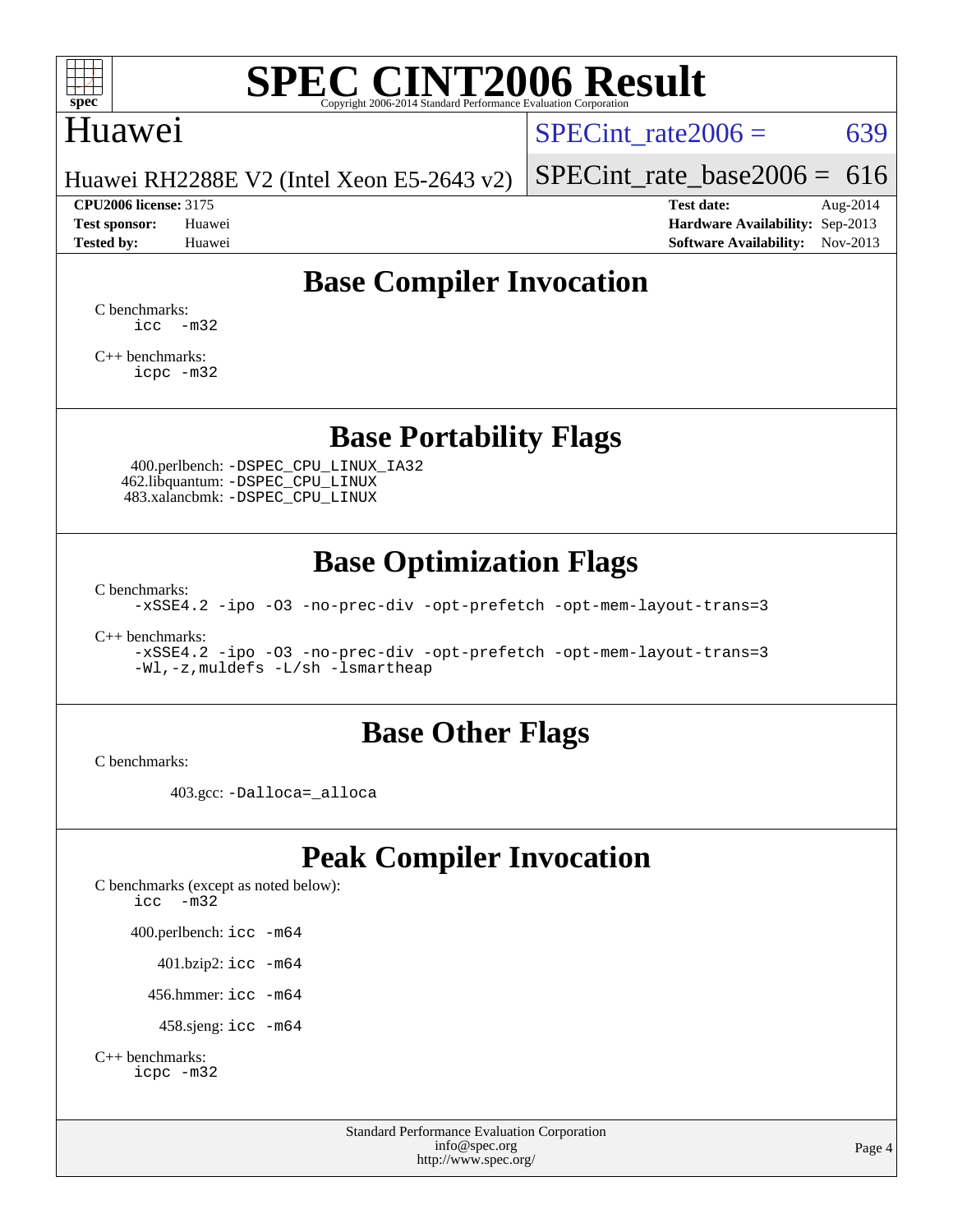

# Huawei

SPECint rate $2006 = 639$ 

Huawei RH2288E V2 (Intel Xeon E5-2643 v2)

SPECint rate base2006 =  $616$ 

**[CPU2006 license:](http://www.spec.org/auto/cpu2006/Docs/result-fields.html#CPU2006license)** 3175 **[Test date:](http://www.spec.org/auto/cpu2006/Docs/result-fields.html#Testdate)** Aug-2014 **[Test sponsor:](http://www.spec.org/auto/cpu2006/Docs/result-fields.html#Testsponsor)** Huawei **[Hardware Availability:](http://www.spec.org/auto/cpu2006/Docs/result-fields.html#HardwareAvailability)** Sep-2013 **[Tested by:](http://www.spec.org/auto/cpu2006/Docs/result-fields.html#Testedby)** Huawei **[Software Availability:](http://www.spec.org/auto/cpu2006/Docs/result-fields.html#SoftwareAvailability)** Nov-2013

# **[Peak Portability Flags](http://www.spec.org/auto/cpu2006/Docs/result-fields.html#PeakPortabilityFlags)**

 400.perlbench: [-DSPEC\\_CPU\\_LP64](http://www.spec.org/cpu2006/results/res2014q3/cpu2006-20140820-30962.flags.html#b400.perlbench_peakCPORTABILITY_DSPEC_CPU_LP64) [-DSPEC\\_CPU\\_LINUX\\_X64](http://www.spec.org/cpu2006/results/res2014q3/cpu2006-20140820-30962.flags.html#b400.perlbench_peakCPORTABILITY_DSPEC_CPU_LINUX_X64) 401.bzip2: [-DSPEC\\_CPU\\_LP64](http://www.spec.org/cpu2006/results/res2014q3/cpu2006-20140820-30962.flags.html#suite_peakCPORTABILITY401_bzip2_DSPEC_CPU_LP64) 456.hmmer: [-DSPEC\\_CPU\\_LP64](http://www.spec.org/cpu2006/results/res2014q3/cpu2006-20140820-30962.flags.html#suite_peakCPORTABILITY456_hmmer_DSPEC_CPU_LP64) 458.sjeng: [-DSPEC\\_CPU\\_LP64](http://www.spec.org/cpu2006/results/res2014q3/cpu2006-20140820-30962.flags.html#suite_peakCPORTABILITY458_sjeng_DSPEC_CPU_LP64) 462.libquantum: [-DSPEC\\_CPU\\_LINUX](http://www.spec.org/cpu2006/results/res2014q3/cpu2006-20140820-30962.flags.html#b462.libquantum_peakCPORTABILITY_DSPEC_CPU_LINUX) 483.xalancbmk: [-DSPEC\\_CPU\\_LINUX](http://www.spec.org/cpu2006/results/res2014q3/cpu2006-20140820-30962.flags.html#b483.xalancbmk_peakCXXPORTABILITY_DSPEC_CPU_LINUX)

# **[Peak Optimization Flags](http://www.spec.org/auto/cpu2006/Docs/result-fields.html#PeakOptimizationFlags)**

[C benchmarks](http://www.spec.org/auto/cpu2006/Docs/result-fields.html#Cbenchmarks):

 400.perlbench: [-xSSE4.2](http://www.spec.org/cpu2006/results/res2014q3/cpu2006-20140820-30962.flags.html#user_peakPASS2_CFLAGSPASS2_LDCFLAGS400_perlbench_f-xSSE42_f91528193cf0b216347adb8b939d4107)(pass 2) [-prof-gen](http://www.spec.org/cpu2006/results/res2014q3/cpu2006-20140820-30962.flags.html#user_peakPASS1_CFLAGSPASS1_LDCFLAGS400_perlbench_prof_gen_e43856698f6ca7b7e442dfd80e94a8fc)(pass 1) [-ipo](http://www.spec.org/cpu2006/results/res2014q3/cpu2006-20140820-30962.flags.html#user_peakPASS2_CFLAGSPASS2_LDCFLAGS400_perlbench_f-ipo)(pass 2) [-O3](http://www.spec.org/cpu2006/results/res2014q3/cpu2006-20140820-30962.flags.html#user_peakPASS2_CFLAGSPASS2_LDCFLAGS400_perlbench_f-O3)(pass 2) [-no-prec-div](http://www.spec.org/cpu2006/results/res2014q3/cpu2006-20140820-30962.flags.html#user_peakPASS2_CFLAGSPASS2_LDCFLAGS400_perlbench_f-no-prec-div)(pass 2) [-prof-use](http://www.spec.org/cpu2006/results/res2014q3/cpu2006-20140820-30962.flags.html#user_peakPASS2_CFLAGSPASS2_LDCFLAGS400_perlbench_prof_use_bccf7792157ff70d64e32fe3e1250b55)(pass 2) [-auto-ilp32](http://www.spec.org/cpu2006/results/res2014q3/cpu2006-20140820-30962.flags.html#user_peakCOPTIMIZE400_perlbench_f-auto-ilp32)  $401.bzip2: -xSSE4.2(pass 2) -prof-qen(pass 1) -ipo(pass 2)$  $401.bzip2: -xSSE4.2(pass 2) -prof-qen(pass 1) -ipo(pass 2)$  $401.bzip2: -xSSE4.2(pass 2) -prof-qen(pass 1) -ipo(pass 2)$  $401.bzip2: -xSSE4.2(pass 2) -prof-qen(pass 1) -ipo(pass 2)$  $401.bzip2: -xSSE4.2(pass 2) -prof-qen(pass 1) -ipo(pass 2)$ [-O3](http://www.spec.org/cpu2006/results/res2014q3/cpu2006-20140820-30962.flags.html#user_peakPASS2_CFLAGSPASS2_LDCFLAGS401_bzip2_f-O3)(pass 2) [-no-prec-div](http://www.spec.org/cpu2006/results/res2014q3/cpu2006-20140820-30962.flags.html#user_peakPASS2_CFLAGSPASS2_LDCFLAGS401_bzip2_f-no-prec-div)(pass 2) [-prof-use](http://www.spec.org/cpu2006/results/res2014q3/cpu2006-20140820-30962.flags.html#user_peakPASS2_CFLAGSPASS2_LDCFLAGS401_bzip2_prof_use_bccf7792157ff70d64e32fe3e1250b55)(pass 2) [-opt-prefetch](http://www.spec.org/cpu2006/results/res2014q3/cpu2006-20140820-30962.flags.html#user_peakCOPTIMIZE401_bzip2_f-opt-prefetch) [-auto-ilp32](http://www.spec.org/cpu2006/results/res2014q3/cpu2006-20140820-30962.flags.html#user_peakCOPTIMIZE401_bzip2_f-auto-ilp32) [-ansi-alias](http://www.spec.org/cpu2006/results/res2014q3/cpu2006-20140820-30962.flags.html#user_peakCOPTIMIZE401_bzip2_f-ansi-alias)  $403.\text{sec: basepeak}$  = yes 429.mcf: basepeak = yes 445.gobmk: [-xSSE4.2](http://www.spec.org/cpu2006/results/res2014q3/cpu2006-20140820-30962.flags.html#user_peakPASS2_CFLAGSPASS2_LDCFLAGS445_gobmk_f-xSSE42_f91528193cf0b216347adb8b939d4107)(pass 2) [-prof-gen](http://www.spec.org/cpu2006/results/res2014q3/cpu2006-20140820-30962.flags.html#user_peakPASS1_CFLAGSPASS1_LDCFLAGS445_gobmk_prof_gen_e43856698f6ca7b7e442dfd80e94a8fc)(pass 1) [-prof-use](http://www.spec.org/cpu2006/results/res2014q3/cpu2006-20140820-30962.flags.html#user_peakPASS2_CFLAGSPASS2_LDCFLAGS445_gobmk_prof_use_bccf7792157ff70d64e32fe3e1250b55)(pass 2) [-ansi-alias](http://www.spec.org/cpu2006/results/res2014q3/cpu2006-20140820-30962.flags.html#user_peakCOPTIMIZE445_gobmk_f-ansi-alias) [-opt-mem-layout-trans=3](http://www.spec.org/cpu2006/results/res2014q3/cpu2006-20140820-30962.flags.html#user_peakCOPTIMIZE445_gobmk_f-opt-mem-layout-trans_a7b82ad4bd7abf52556d4961a2ae94d5) 456.hmmer: [-xSSE4.2](http://www.spec.org/cpu2006/results/res2014q3/cpu2006-20140820-30962.flags.html#user_peakCOPTIMIZE456_hmmer_f-xSSE42_f91528193cf0b216347adb8b939d4107) [-ipo](http://www.spec.org/cpu2006/results/res2014q3/cpu2006-20140820-30962.flags.html#user_peakCOPTIMIZE456_hmmer_f-ipo) [-O3](http://www.spec.org/cpu2006/results/res2014q3/cpu2006-20140820-30962.flags.html#user_peakCOPTIMIZE456_hmmer_f-O3) [-no-prec-div](http://www.spec.org/cpu2006/results/res2014q3/cpu2006-20140820-30962.flags.html#user_peakCOPTIMIZE456_hmmer_f-no-prec-div) [-unroll2](http://www.spec.org/cpu2006/results/res2014q3/cpu2006-20140820-30962.flags.html#user_peakCOPTIMIZE456_hmmer_f-unroll_784dae83bebfb236979b41d2422d7ec2) [-auto-ilp32](http://www.spec.org/cpu2006/results/res2014q3/cpu2006-20140820-30962.flags.html#user_peakCOPTIMIZE456_hmmer_f-auto-ilp32) 458.sjeng: [-xSSE4.2](http://www.spec.org/cpu2006/results/res2014q3/cpu2006-20140820-30962.flags.html#user_peakPASS2_CFLAGSPASS2_LDCFLAGS458_sjeng_f-xSSE42_f91528193cf0b216347adb8b939d4107)(pass 2) [-prof-gen](http://www.spec.org/cpu2006/results/res2014q3/cpu2006-20140820-30962.flags.html#user_peakPASS1_CFLAGSPASS1_LDCFLAGS458_sjeng_prof_gen_e43856698f6ca7b7e442dfd80e94a8fc)(pass 1) [-ipo](http://www.spec.org/cpu2006/results/res2014q3/cpu2006-20140820-30962.flags.html#user_peakPASS2_CFLAGSPASS2_LDCFLAGS458_sjeng_f-ipo)(pass 2) [-O3](http://www.spec.org/cpu2006/results/res2014q3/cpu2006-20140820-30962.flags.html#user_peakPASS2_CFLAGSPASS2_LDCFLAGS458_sjeng_f-O3)(pass 2) [-no-prec-div](http://www.spec.org/cpu2006/results/res2014q3/cpu2006-20140820-30962.flags.html#user_peakPASS2_CFLAGSPASS2_LDCFLAGS458_sjeng_f-no-prec-div)(pass 2) [-prof-use](http://www.spec.org/cpu2006/results/res2014q3/cpu2006-20140820-30962.flags.html#user_peakPASS2_CFLAGSPASS2_LDCFLAGS458_sjeng_prof_use_bccf7792157ff70d64e32fe3e1250b55)(pass 2) [-unroll4](http://www.spec.org/cpu2006/results/res2014q3/cpu2006-20140820-30962.flags.html#user_peakCOPTIMIZE458_sjeng_f-unroll_4e5e4ed65b7fd20bdcd365bec371b81f) [-auto-ilp32](http://www.spec.org/cpu2006/results/res2014q3/cpu2006-20140820-30962.flags.html#user_peakCOPTIMIZE458_sjeng_f-auto-ilp32)  $462$ .libquantum: basepeak = yes 464.h264ref: [-xSSE4.2](http://www.spec.org/cpu2006/results/res2014q3/cpu2006-20140820-30962.flags.html#user_peakPASS2_CFLAGSPASS2_LDCFLAGS464_h264ref_f-xSSE42_f91528193cf0b216347adb8b939d4107)(pass 2) [-prof-gen](http://www.spec.org/cpu2006/results/res2014q3/cpu2006-20140820-30962.flags.html#user_peakPASS1_CFLAGSPASS1_LDCFLAGS464_h264ref_prof_gen_e43856698f6ca7b7e442dfd80e94a8fc)(pass 1) [-ipo](http://www.spec.org/cpu2006/results/res2014q3/cpu2006-20140820-30962.flags.html#user_peakPASS2_CFLAGSPASS2_LDCFLAGS464_h264ref_f-ipo)(pass 2) [-O3](http://www.spec.org/cpu2006/results/res2014q3/cpu2006-20140820-30962.flags.html#user_peakPASS2_CFLAGSPASS2_LDCFLAGS464_h264ref_f-O3)(pass 2) [-no-prec-div](http://www.spec.org/cpu2006/results/res2014q3/cpu2006-20140820-30962.flags.html#user_peakPASS2_CFLAGSPASS2_LDCFLAGS464_h264ref_f-no-prec-div)(pass 2) [-prof-use](http://www.spec.org/cpu2006/results/res2014q3/cpu2006-20140820-30962.flags.html#user_peakPASS2_CFLAGSPASS2_LDCFLAGS464_h264ref_prof_use_bccf7792157ff70d64e32fe3e1250b55)(pass 2) [-unroll2](http://www.spec.org/cpu2006/results/res2014q3/cpu2006-20140820-30962.flags.html#user_peakCOPTIMIZE464_h264ref_f-unroll_784dae83bebfb236979b41d2422d7ec2) [-ansi-alias](http://www.spec.org/cpu2006/results/res2014q3/cpu2006-20140820-30962.flags.html#user_peakCOPTIMIZE464_h264ref_f-ansi-alias)

[C++ benchmarks:](http://www.spec.org/auto/cpu2006/Docs/result-fields.html#CXXbenchmarks)

 471.omnetpp: [-xSSE4.2](http://www.spec.org/cpu2006/results/res2014q3/cpu2006-20140820-30962.flags.html#user_peakPASS2_CXXFLAGSPASS2_LDCXXFLAGS471_omnetpp_f-xSSE42_f91528193cf0b216347adb8b939d4107)(pass 2) [-prof-gen](http://www.spec.org/cpu2006/results/res2014q3/cpu2006-20140820-30962.flags.html#user_peakPASS1_CXXFLAGSPASS1_LDCXXFLAGS471_omnetpp_prof_gen_e43856698f6ca7b7e442dfd80e94a8fc)(pass 1) [-ipo](http://www.spec.org/cpu2006/results/res2014q3/cpu2006-20140820-30962.flags.html#user_peakPASS2_CXXFLAGSPASS2_LDCXXFLAGS471_omnetpp_f-ipo)(pass 2) [-O3](http://www.spec.org/cpu2006/results/res2014q3/cpu2006-20140820-30962.flags.html#user_peakPASS2_CXXFLAGSPASS2_LDCXXFLAGS471_omnetpp_f-O3)(pass 2) [-no-prec-div](http://www.spec.org/cpu2006/results/res2014q3/cpu2006-20140820-30962.flags.html#user_peakPASS2_CXXFLAGSPASS2_LDCXXFLAGS471_omnetpp_f-no-prec-div)(pass 2) [-prof-use](http://www.spec.org/cpu2006/results/res2014q3/cpu2006-20140820-30962.flags.html#user_peakPASS2_CXXFLAGSPASS2_LDCXXFLAGS471_omnetpp_prof_use_bccf7792157ff70d64e32fe3e1250b55)(pass 2) [-ansi-alias](http://www.spec.org/cpu2006/results/res2014q3/cpu2006-20140820-30962.flags.html#user_peakCXXOPTIMIZE471_omnetpp_f-ansi-alias) [-opt-ra-region-strategy=block](http://www.spec.org/cpu2006/results/res2014q3/cpu2006-20140820-30962.flags.html#user_peakCXXOPTIMIZE471_omnetpp_f-opt-ra-region-strategy_a0a37c372d03933b2a18d4af463c1f69) [-Wl,-z,muldefs](http://www.spec.org/cpu2006/results/res2014q3/cpu2006-20140820-30962.flags.html#user_peakEXTRA_LDFLAGS471_omnetpp_link_force_multiple1_74079c344b956b9658436fd1b6dd3a8a) [-L/sh -lsmartheap](http://www.spec.org/cpu2006/results/res2014q3/cpu2006-20140820-30962.flags.html#user_peakEXTRA_LIBS471_omnetpp_SmartHeap_32f6c82aa1ed9c52345d30cf6e4a0499)

473.astar: basepeak = yes

Continued on next page